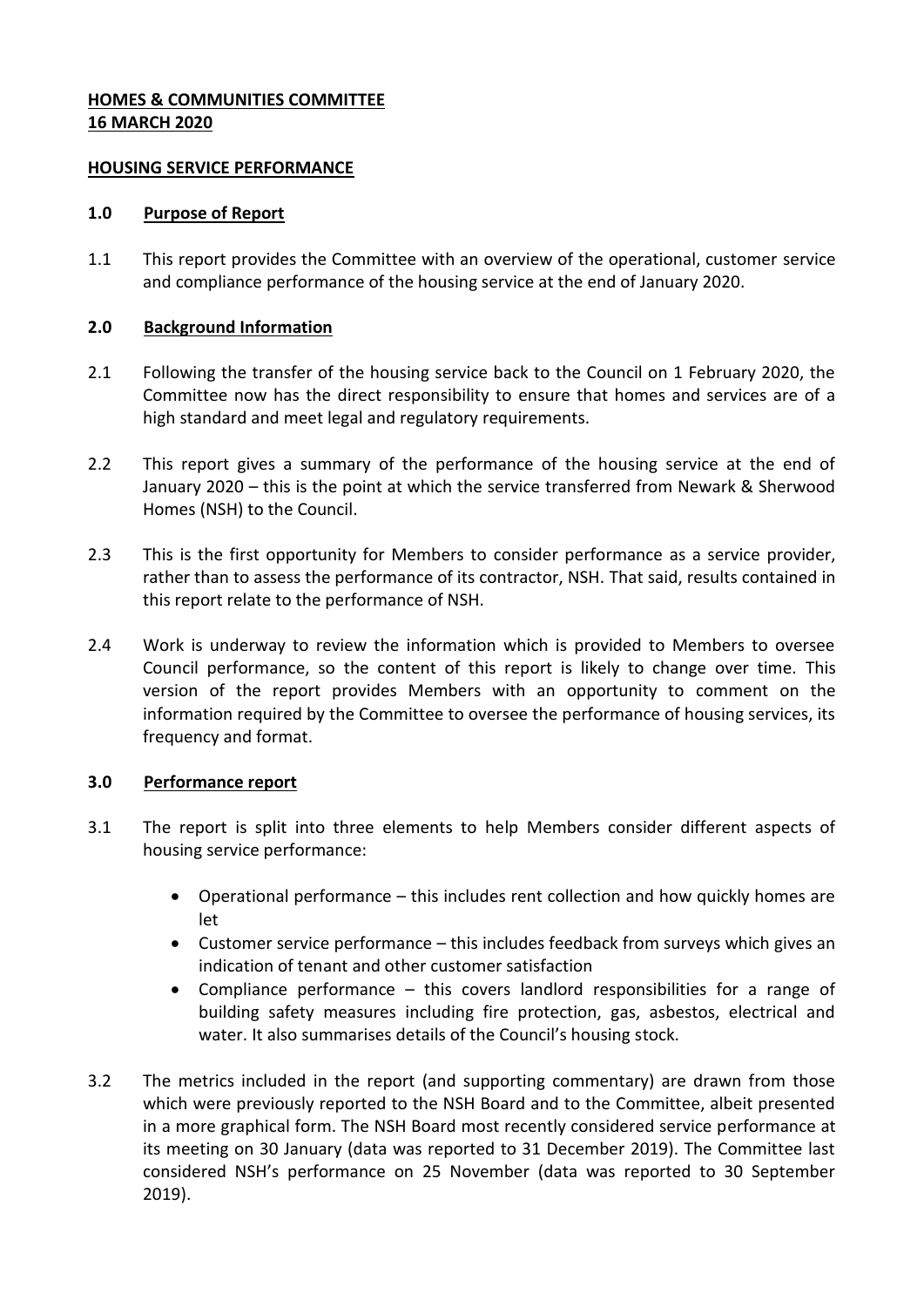#### **4.0 Equalities Implications**

4.1 There are no direct equalities implications arising from this report. This is because it is not currently possible to report the impact of housing services on different customer groups and by equality strands.

### **5.0 Financial Implications**

5.1 There are no direct financial implications arising from this report. However, it should contribute to Members' understanding of the way in which resources are allocated and whether key financial assumptions (such as for voids) are realistic.

### **6.0 Community Plan – Alignment to Objectives**

6.1 The performance of the housing service contributes to the delivery of several of the objectives of the Community Plan 2019-23.

## **7.0 Comments of Director**

- 7.1 This report provides the Committee with its first opportunity to consider the performance of the housing service since it was transferred back into the Council from NSH.
- 7.2 It's essential that the Committee receives high quality, timely information to enable it to oversee the Council's management of tenants' homes and services, so feedback is welcome around content and how it is presented.
- 7.3 In addition, feedback is also welcome on areas of service where the Committee would benefit from a more in depth briefing to enhance Members' understanding of the services being provided, legal and regulatory responsibilities.

## **8.0 RECOMMENDATION(S)**

**That the Committee notes the performance of the housing service.**

**That Members feedback their observations about the content and presentation of performance information.**

#### **Reason for Recommendation(s)**

This is the first opportunity for members of the Homes & Communities Committee to consider the performance of the housing management service following its transfer from NSH back into the Council on 1 February.

#### **Background Papers**

Operational performance Customer service performance Compliance performance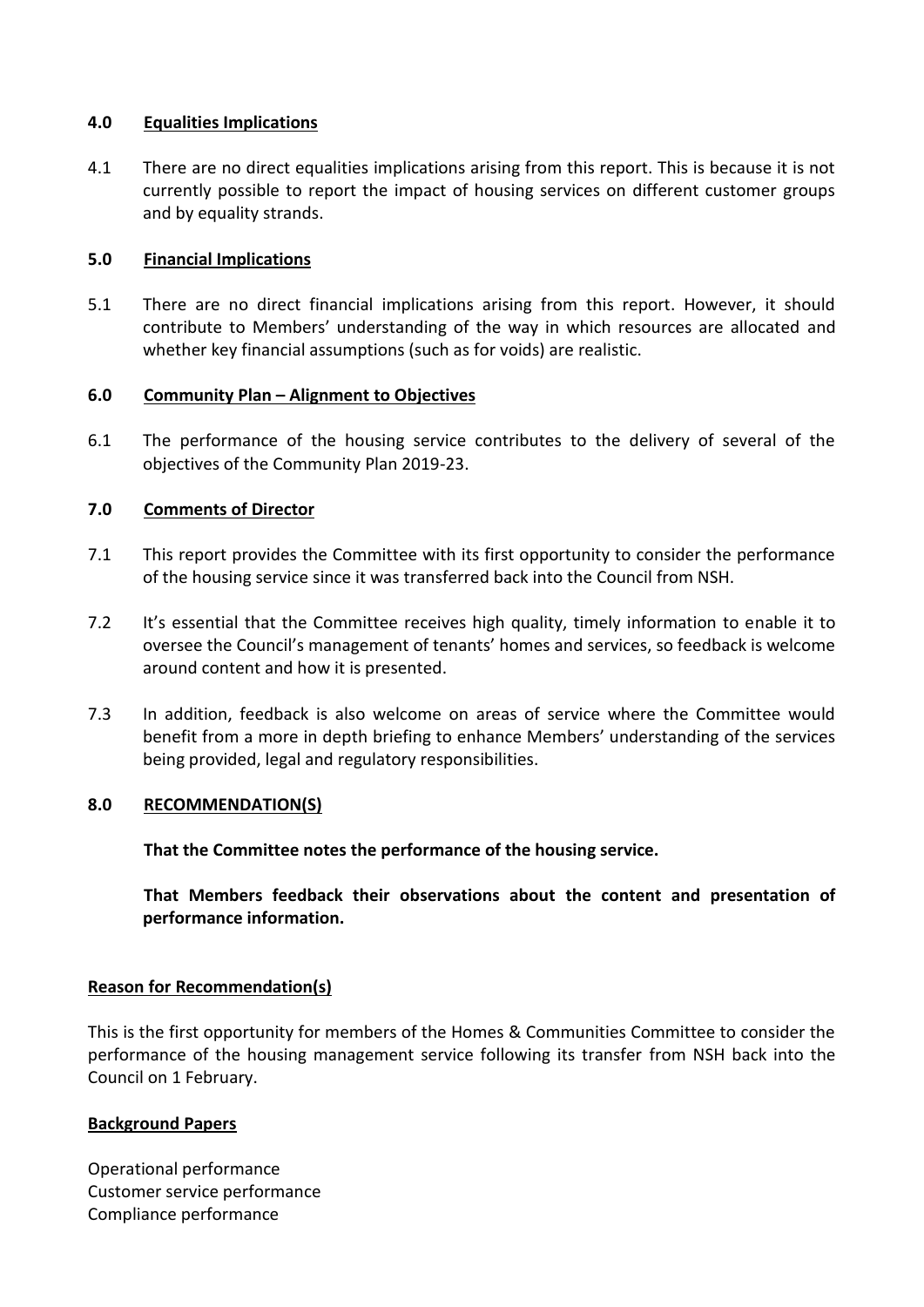For further information please contact Dave Newmarch on 07470423961, Steve Haywood on 07882 719655 or Julian Paine on 07968 421362

Julian Paine Interim Director – Housing, Health & Wellbeing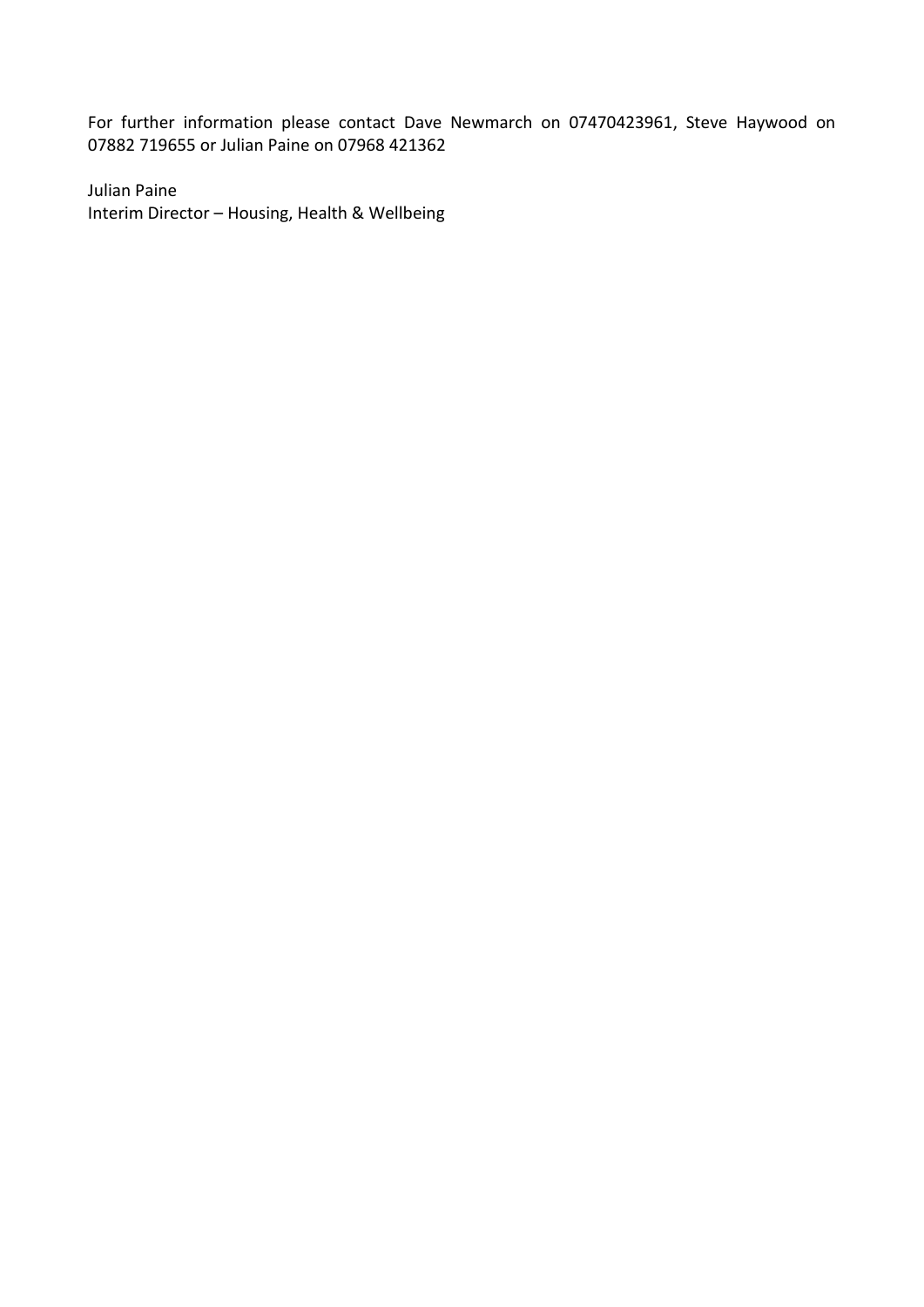### **Operational performance**

- Performance

#### -B-Target



This target is at the forefront of tenants' expectations and is a key driver of satisfaction levels. The rise in November can be attributed to shortage of resource within the repairs team and the start of the winter period. We have put measures in place to address this using contractors where necessary. We have also reviewed job allocation and van stocks to ensure short distances of travel and right first time repairs. This has resulted in a significant improvement in performance.



Emergency Repairs are those that will be completed within 24 hours. In January we completed 180 of these within target time.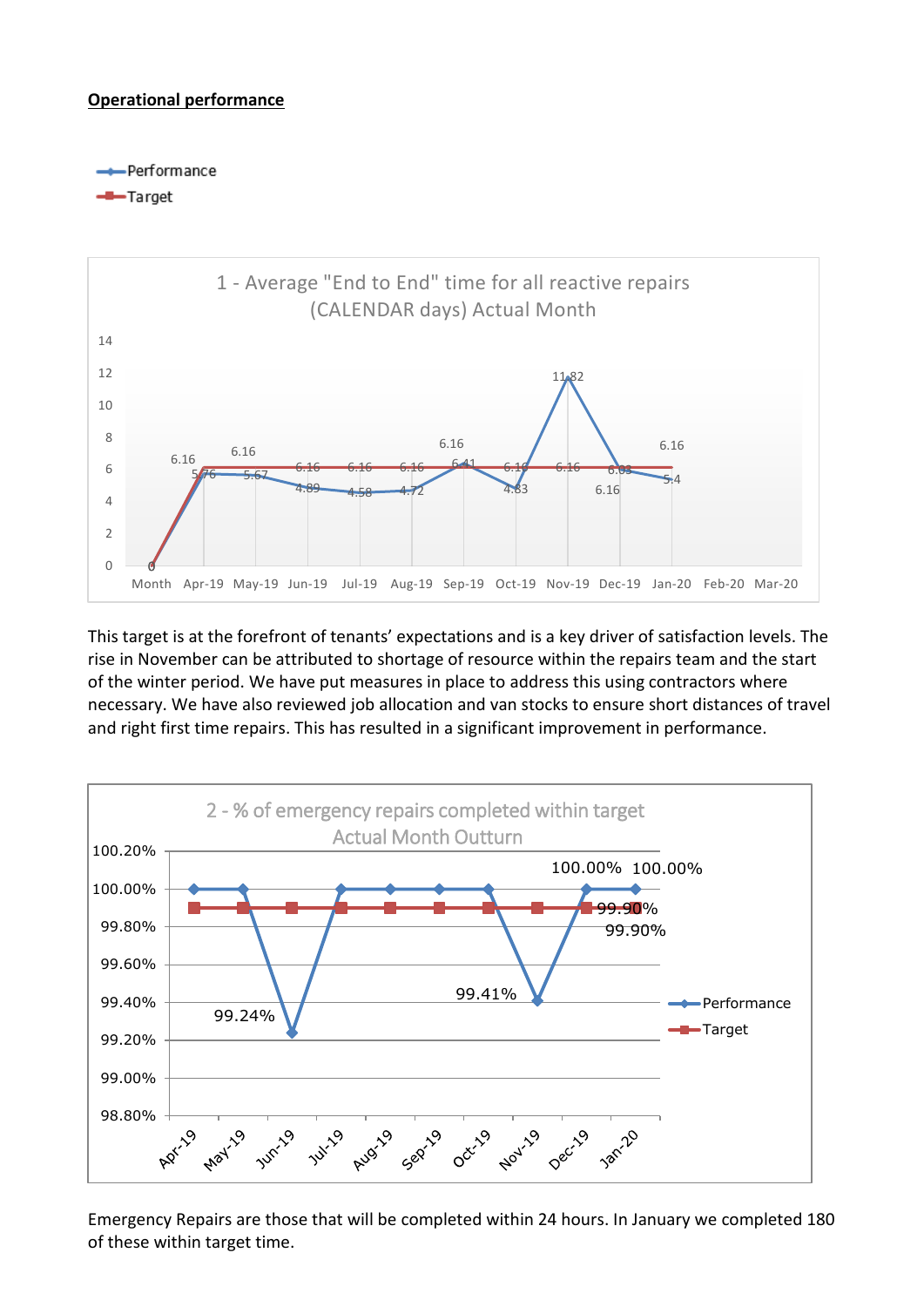

The continued increase in tenants moving to Universal Credit (UC) continues to impact on rent collection rates. At the end of January 2020, 927 tenants were claiming UC compared to 537 at the end of March 2019. We currently have 176 Tenants on an Alternative Payment Arrangement (APA), where the Housing Element of the tenant's UC claim is paid direct to NDSC in order to sustain the tenancy.

We continue to provide early intervention support to all new UC claimants in an attempt to minimise the impact of the transition to UC and respond quickly to failed payment arrangements. As the number of tenants moving to UC increases, this will continue to put pressure on collection rates.



The increasing Universal Credit (UC) caseload, combined with monthly payment in arrears feature of UC, is contributing to increasing arrears as a percentage of the annual rent debit. Tenants claiming UC are carrying on average higher arrears balances on their account than HB tenants due to the impact of transitioning onto UC as well as the ongoing payment in arrears of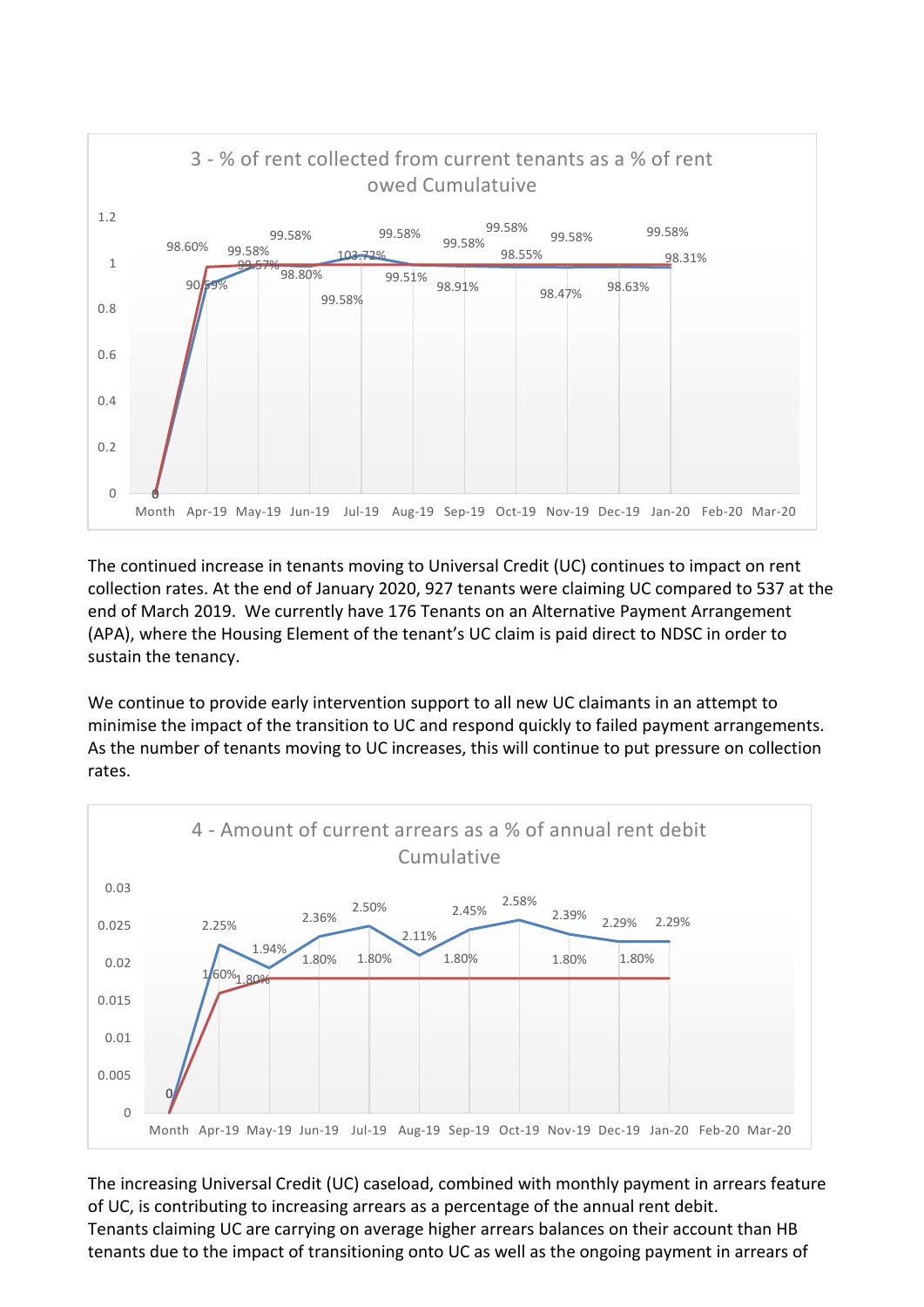benefit. Tenants on HB continue to benefit from the weekly payment of benefit to their rent account which minimising arrears accruing.

Where tenants fall into arrears as they transition to UC, we will continue to work to stabilise their rent account and support tenants to make an arrangement to clear the arrears and gradually move into a credit on their account.



Rent loss through vacant dwellings presents a financial risk to the housing service through lost income, as well as reputational risk from residents seeing properties standing empty and applicants waiting for a home.

This has improved significantly throughout the year due to work completed to reduce re-let times and this indicator has remained on target since September 2019 as a result.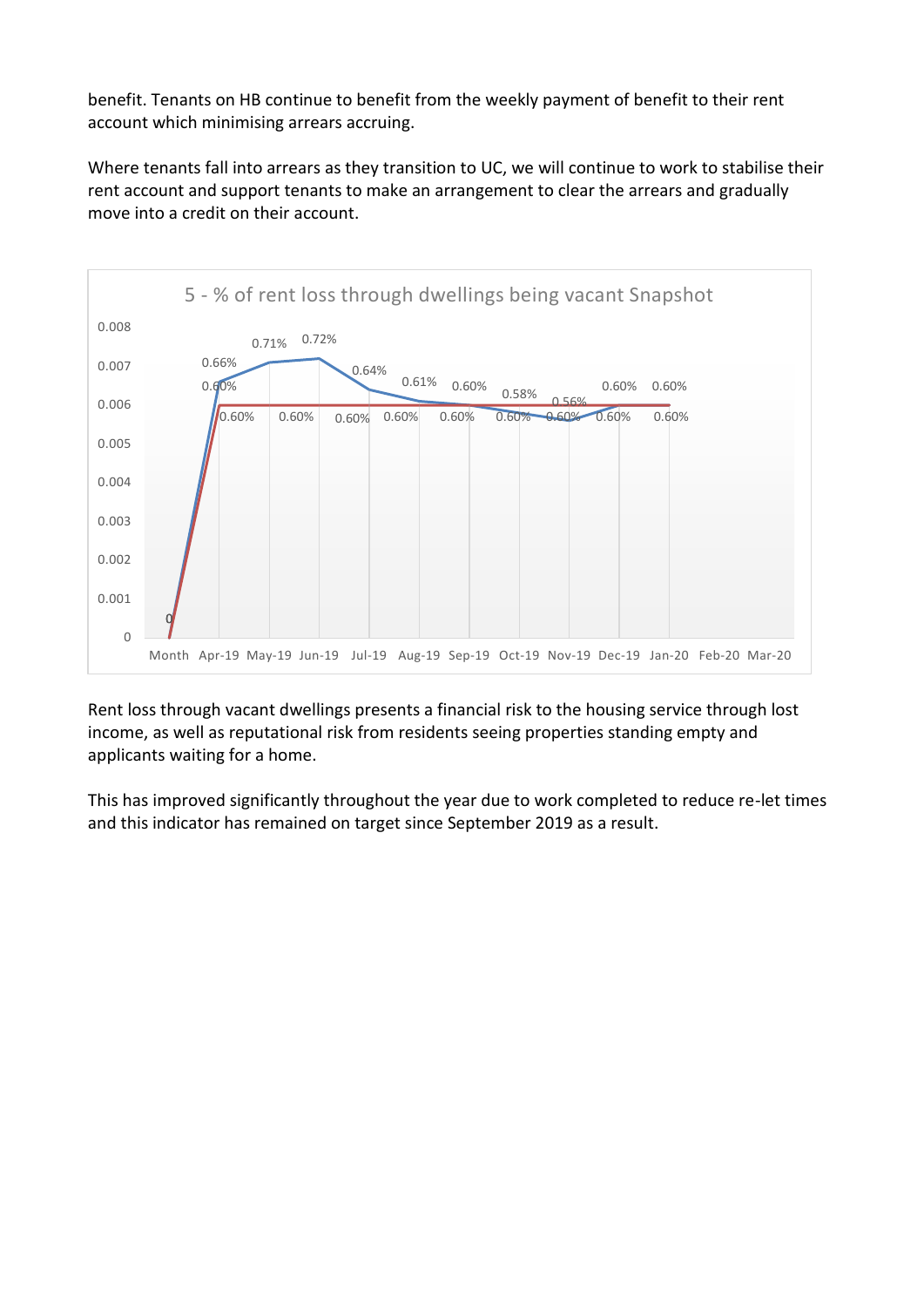

Average time to re-let properties is a direct reflection of the Council's management of its void process. Empty properties present a financial risk to the housing service through lost income, as well as reputational risk from residents seeing properties standing empty and applicants waiting for a home.

The void process requires a multi team approach to maximise efficiencies. Over the past year the teams have worked hard to review their processes and improve communication to improve performance. This is evident from this indicator being on or below target for all but one month of this financial year.

Processes are embedded and staff work consistently to attain as quick a turnaround as possible with voids meeting the fit to let standard and being re-let.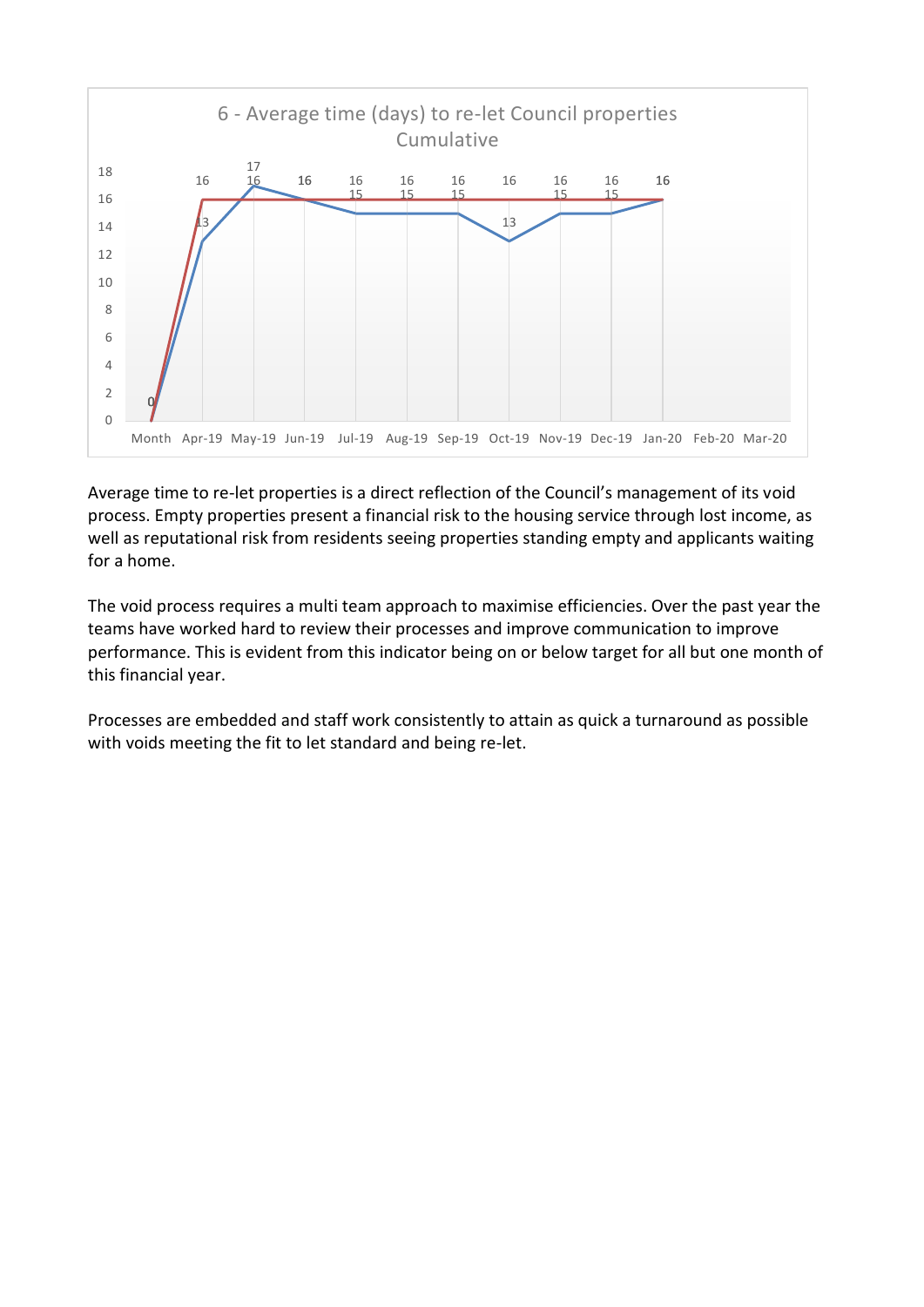

Tenancy turnover has continued to be on target throughout the year. This can be attributed to pre-tenancy support and tenancy sustainment activity throughout the life of the tenancy.



This measure identifies how many properties are re-let throughout the year rather than a measure of performance in re-letting them. From this information we can see that the teams are re-letting on average 39 properties per month.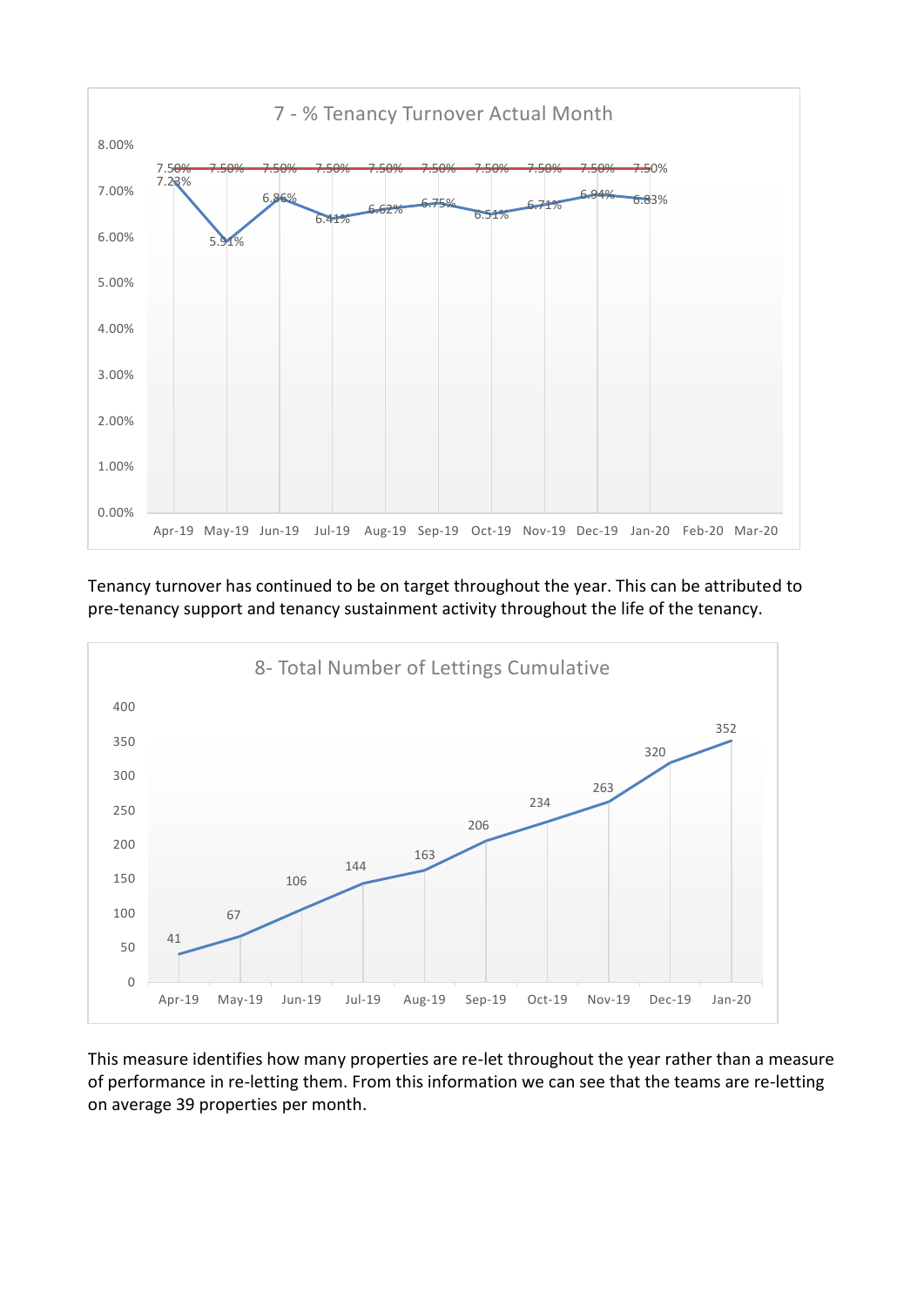#### **Customer services performance**

Newark and Sherwood Homes commissioned Viewpoint (a social enterprise based in Sheffield) to collect feedback from customers over the telephone. Viewpoint are specialists in customer satisfaction surveys, especially within the housing sector, with long term relationships with local authorities, housing associations and construction businesses.

Viewpoint attempt to contact 500 tenants per month across a range of services, including: Responsive repairs, ASB, Complaints, Gas servicing, Adaptations, Customer Services, New tenants, Out of Hours repairs, they have a 60-65% completion rate, leading to approx. 300 survey completions each month.

Overall satisfaction in January 2020 was 91% based on 297 completed surveys. The overall outturn is also 91% for 2019/20.

Overall satisfaction performance remains consistently high in most areas. Those areas falling below 90% for January are highlighted in red in the table below; specifically ASB, CAS, Major Works and Repairs.

| <b>Service</b>       | <b>Number of</b><br>completions | <b>January %</b> | <b>YTD Outturn %</b> |
|----------------------|---------------------------------|------------------|----------------------|
| <b>Overall</b>       | 297                             | 91               | 91                   |
| Adapts (Major)       | 3                               | 100              | 99                   |
| Adapts (Minor)       | 3                               | 100              | 98                   |
| <b>ASB</b>           | 3                               | 67               | 79                   |
| CAS                  | 43                              | 88               | 87                   |
| Complaints           | $\overline{0}$                  | N/A              | 27                   |
| <b>Gas Servicing</b> | 61                              | 97               | 95                   |
| Generic              | 8                               | 88               | 88                   |
| Legionella           | 21                              | 100              | 96                   |
| Lettings             | 17                              | 100              | 91                   |
| Major works          | 32                              | 81               | 85                   |
| <b>Repairs</b>       | 105                             | 89               | 92                   |

The figures shown is for the levels of very satisfied or quite satisfied customers. This does not necessarily equate to the remaining percentage all being dissatisfied. Within the remaining amount are dissatisfied customers and those who have declared to be neither satisfied nor dissatisfied.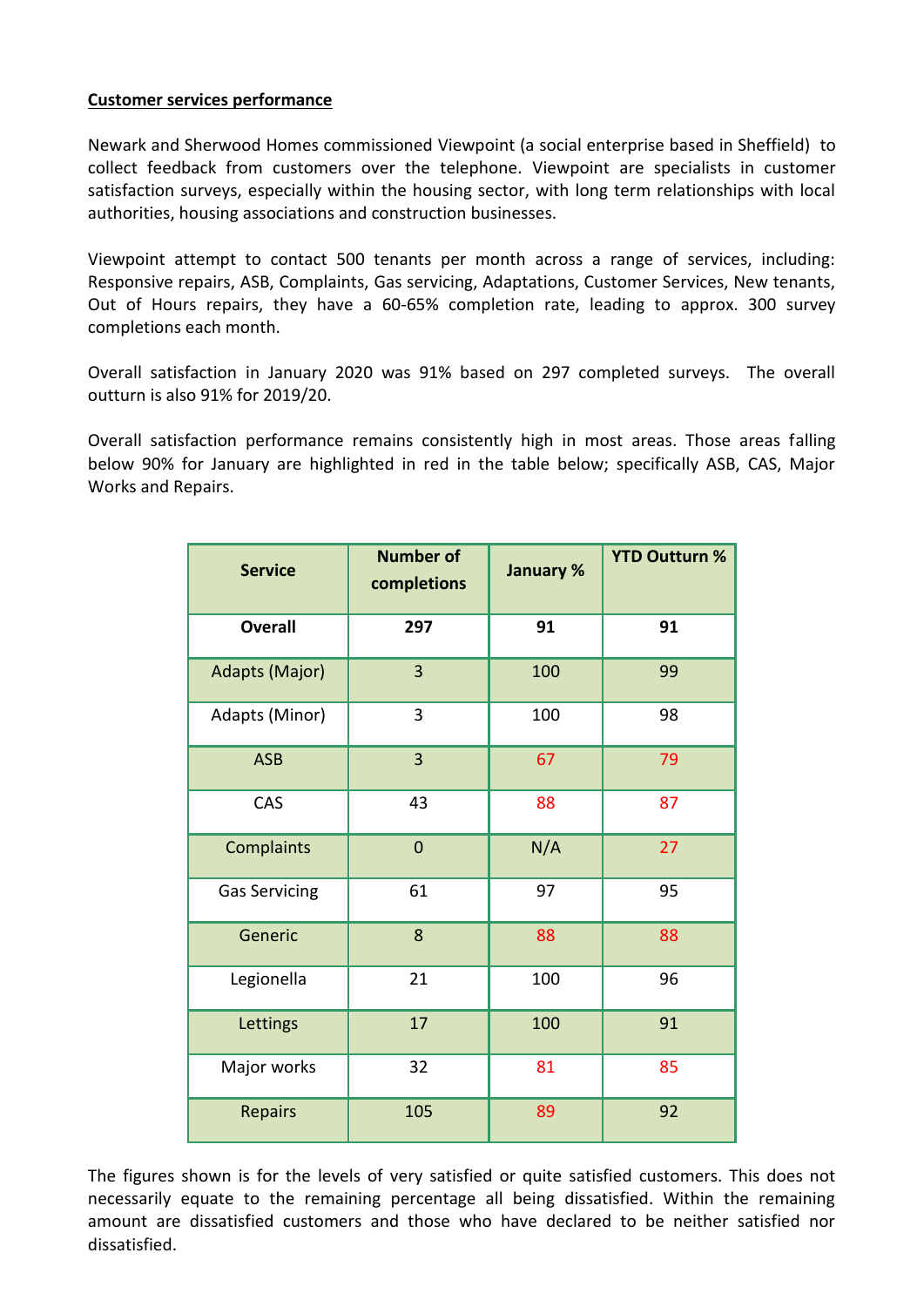The number of completions relates to surveys completed in the month. In many cases, the number of returns is very low (including overall) and cannot therefore be statistically relied upon to gauge the overall level of tenant satisfaction. However, the results do provide a useful indicator of customer feedback.

ASB- Out of three customers, two were satisfied and one was dissatisfied. Reasons for the dissatisfaction were that the issue is ongoing or a perception of not been dealt with.

CAS – Out of 43 customers, 38 were satisfied, three were dissatisfied and two were neither. Reasons for the dissatisfaction related to issues not being resolved or not being taken seriously.

Major Works - Out of 32 customers, 26 were satisfied, four were dissatisfied and two were neither satisfied nor dissatisfied. Reasons related to quality of work, mess left during and behind and length of time taken.

Repairs – Out of 105 customers, 94 were satisfied, four were dissatisfied and seven were neither satisfied nor dissatisfied. Reasons for the dissatisfaction related to operatives carrying out external repairs did not let the tenant know they had arrived before they started work or when they were leaving. Other issues were staff attitude, having to repeatedly chase up a repair and operatives attending a job without the correct materials.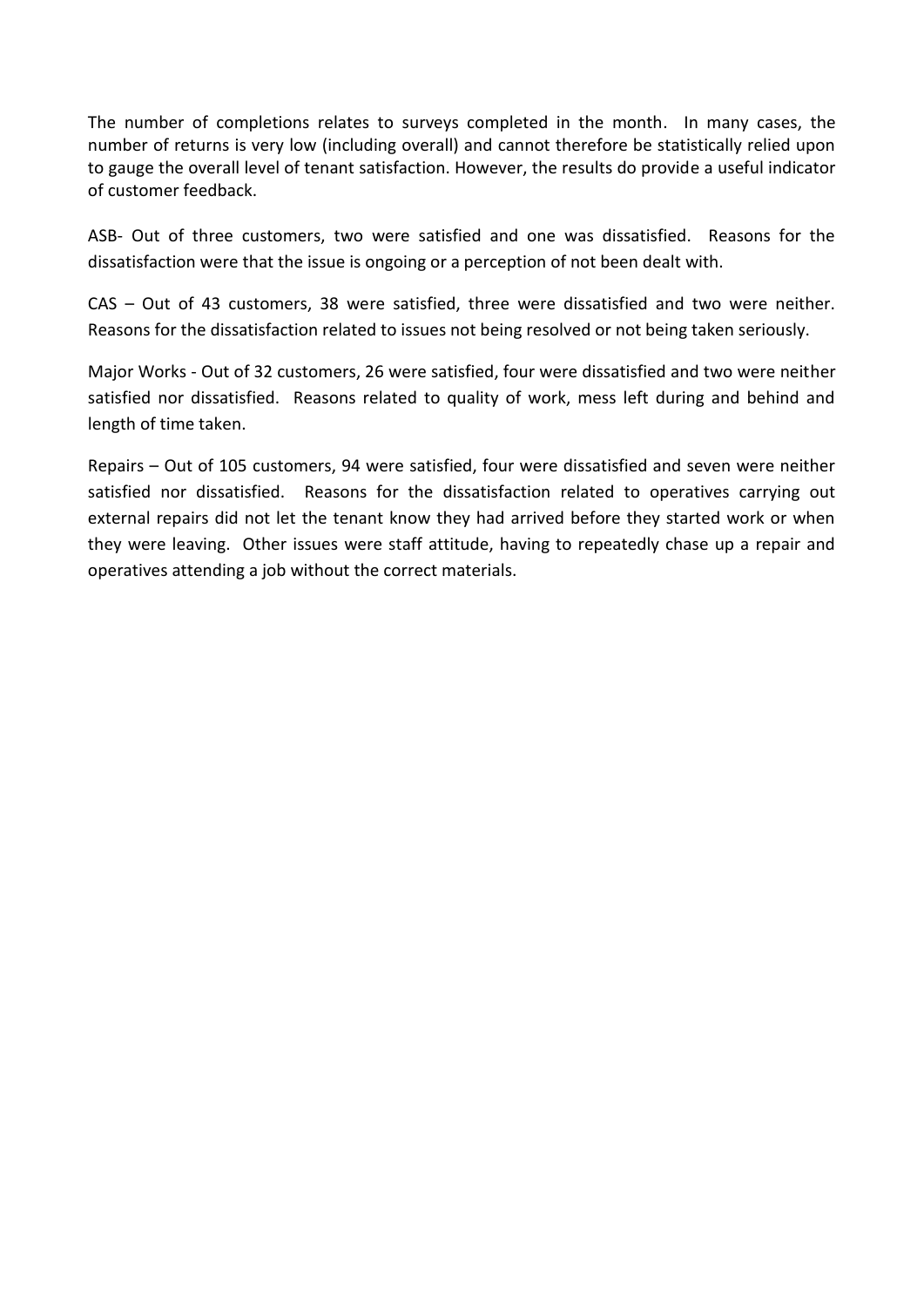# **Compliance performance**

## **1) Asset Base**

| Total no. of individual dwellings / properties being managed   | 5542 |
|----------------------------------------------------------------|------|
| Total no. of "blocks" being managed                            | 332  |
| Note: "Blocks" relates to multiple dwellings contained within  |      |
| one                                                            |      |
| building i.e. flats, bedsits, maisonettes, apartments, HMO's   |      |
| etc.                                                           |      |
| Total no. of non-residential units (i.e. commercial properties | 3    |
| including offices, retail units, storage facilities etc.)      |      |

# **2) Stock Type**

| <b>Residential</b>                          | <b>Number of Units</b> |
|---------------------------------------------|------------------------|
| Social & affordable housing                 |                        |
| <b>General Needs (Social rented)</b>        | 2918                   |
| Shared Ownership                            | $\mathbf 0$            |
| Housing for older people                    | 2576                   |
| Supported housing                           | 32                     |
| <b>NSH Owned</b>                            | 25                     |
| Affordable (non-social) housing             |                        |
| <b>Market Rented</b>                        | $\mathbf 0$            |
| <b>Affordable Rented</b>                    | 288                    |
| Leasehold (Leaseholder owns 100% of equity) | 162                    |
| Other                                       | $\mathbf 0$            |
| <b>Non-Housing</b>                          |                        |
| Offices and commercial premises             | 3                      |
| Garages & car parking spaces                | 514                    |
| Community centres                           | 33                     |

## **3) Works Activity**

| <b>Fire</b>                     | Annual<br><b>Target</b> | Target to<br>Date | Total to Date   Outstanding | Compliance |
|---------------------------------|-------------------------|-------------------|-----------------------------|------------|
| <b>Fire Risk</b><br>Assessments | 128                     | 128               | 128                         | 100%*      |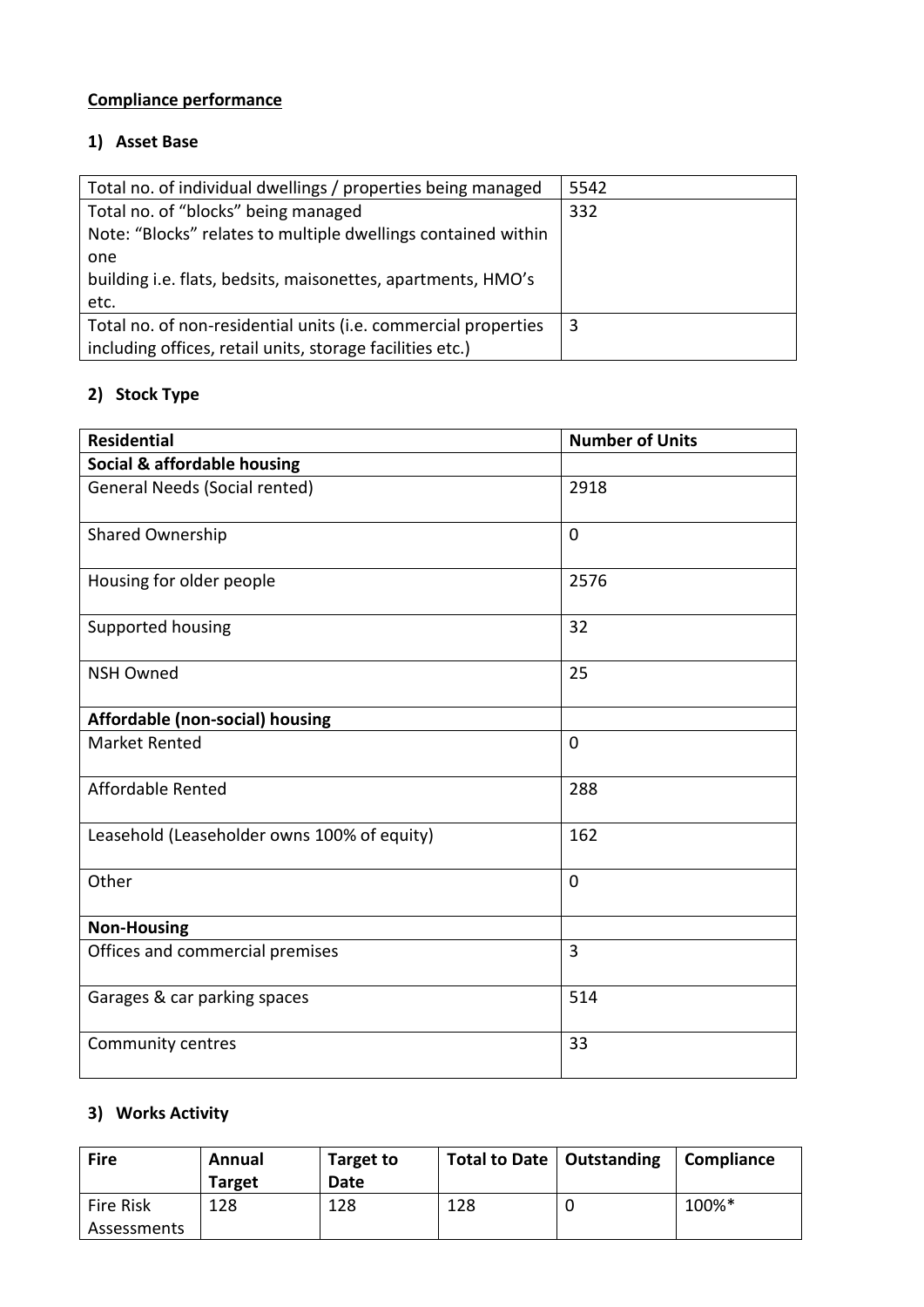Comments:

\*The Type 1 fire risk assessments (FRA's) currently in place are a 5 year assessment and all are currently still valid and provide the necessary compliance.

An annual review is also carried out to ensure no changes have been made to the property which would have an impact on fire safety. During the month of October, 2019 all FRA's were reviewed and found to be satisfactory for the remainder of the year. We will shortly begin a new programme of more stringent Type 3 FRA's which will take place throughout 2020. This type of FRA will potentially highlight additional areas of remedial work not routinely identified through the Type 1 FRA. Budgets have been increased to meet the increased cost of any additional work identified.

|                | Annual        | Target to   | Total to Date | Outstanding | Compliance |
|----------------|---------------|-------------|---------------|-------------|------------|
|                | <b>Target</b> | <b>Date</b> |               |             |            |
| Fire Alarm     | 636           | 530         | 530           | 106         | 100%       |
| <b>Testing</b> |               |             |               |             |            |
| (including     |               |             |               |             |            |
| emergency      |               |             |               |             |            |
| lighting)      |               |             |               |             |            |

Comments:

53 checks have been completed during January across the district. The fire alarm testing is progressing as planned with all testing carried out to target.

| . .<br>. .             |                         |                   |                             |            |
|------------------------|-------------------------|-------------------|-----------------------------|------------|
|                        | Annual<br><b>Target</b> | Target to<br>Date | Total to Date   Outstanding | Compliance |
| Sprinkler<br>Servicing |                         |                   |                             | 100%       |
|                        |                         |                   |                             |            |

Comments:

This item relates to the sprinkler system at the extra care scheme, Gladstone House. Initial inspections have highlighted a problem with the pipework and water storage for the sprinkler system, that needs to be rectified before the servicing can take place.

A contractor has been appointed and a site familiarisation meeting took place in January 2020, the remedial work to the water system and the subsequent servicing are scheduled to take place in February 2020.

| <b>Asbestos</b> | Annual<br><b>Target</b> | Target to<br>Date | Total to Date   Outstanding | Compliance |
|-----------------|-------------------------|-------------------|-----------------------------|------------|
| Asbestos        | 333                     | 222               | 477                         | 100%       |
| Surveys         |                         |                   |                             |            |
| (Domestic)      |                         |                   |                             |            |

Comments:

As required by the Asbestos Management Policy, asbestos surveys are planned to be carried out to at all domestic Council properties; this was commenced with a 20% survey in 2008. Subsequently we have targeted circa 333 surveys on domestic dwellings per annum, this is a fluid target as it is subject to removal costs where the material is identified and needs to be replaced. The target for the planned asbestos surveys has been achieved and the figures are supplemented by surveys completed on the capital works programme.

| <b>Asbestos</b> | Annual<br><b>Target</b> | <b>Target to</b><br>Date | Total to Date   Outstanding |   | Compliance |
|-----------------|-------------------------|--------------------------|-----------------------------|---|------------|
| Asbestos        | 138                     | 138                      | 138                         | U | 100%       |
| Surveys         |                         |                          |                             |   |            |
| (Communal)      |                         |                          |                             |   |            |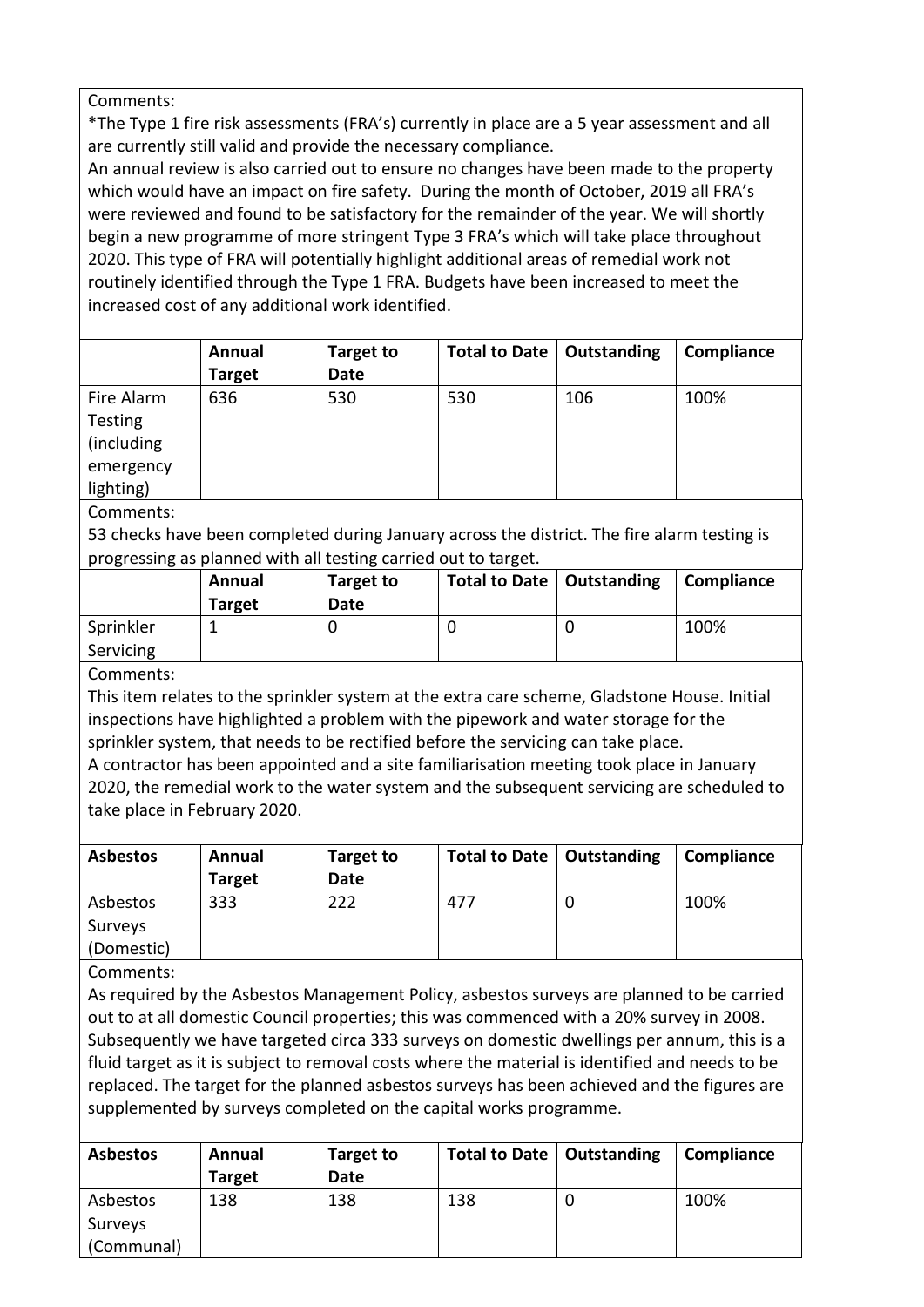Comments:

This is a statutory responsibility and the survey programme has now been completed. A programme of re-inspecting any asbestos found and not replaced will commence in 2020/21 as required by the Asbestos Management Regulations.

| <b>Heating</b> | Annual | Target to | Total to Date | Outstanding | Compliance |
|----------------|--------|-----------|---------------|-------------|------------|
| <b>Systems</b> | Target | Date      |               |             |            |
| Valid Gas      | 5174   | 5174      | 5171          |             | 99.9%      |
| Annual safety  |        |           |               |             |            |
| Inspection*    |        |           |               |             |            |

\*Note: The Annual Gas safety inspection results in the issuing of a valid gas certificate. Comments:

The gas servicing programme is now back on track and the 3 outstanding properties, at the end of January 2020, are progressing through the legal process to gain access. Since running the January report 1 of the properties has now had the service carried out.

Properties are now also being brought forward for their annual service, to reduce the large spike in servicing arising from the completion of the 622 properties that went out of compliance during the summer of last year. This will have the effect of smoothing the programme for future years.

|            | Annual<br><b>Target</b> | Target to<br>Date | Total to Date   Outstanding | Compliance |
|------------|-------------------------|-------------------|-----------------------------|------------|
| Solid Fuel | 32                      | 32                | $\mathcal L$ .              | 84%        |

Comments:

Solid fuel properties are due servicing by the end of the year to ensure compliance, although this is not a statutory requirement at the moment. 27 properties have now been completed and the remaining 5 properties have had cold calling and appointments booked, the process will continue until the services are completed. At the time of writing this update the number outstanding has been reduced to just 1.

The legal process for gaining access to these properties is currently being reviewed to mirror the process in place for gas 'no access' properties.

|               | Annual<br><b>Target</b> | Target to<br>Date | Total to Date   Outstanding | Compliance |
|---------------|-------------------------|-------------------|-----------------------------|------------|
| Oil Servicing | 210                     | 210               | 209                         | 99%        |

Comments:

All oil servicing is carried out within an 8-week period during Q3 of the financial year. All properties have a valid oil service certificate with the exception of one property which is currently void and will be tested when a new tenancy commences and they have received their first fuel delivery.

|                                               | Annual<br><b>Target</b> | Target to<br>Date | Total to Date   Outstanding |  | Compliance |
|-----------------------------------------------|-------------------------|-------------------|-----------------------------|--|------------|
| LPG Servicing                                 |                         |                   |                             |  | 100%       |
| Campagnes, All camplete fauths uses 2010/2020 |                         |                   |                             |  |            |

Comments: All complete for the year 2019/2020

| Annual        | <b>Target to</b> | Total to Date   Outstanding | Compliance |
|---------------|------------------|-----------------------------|------------|
| <b>Target</b> | <b>Date</b>      |                             |            |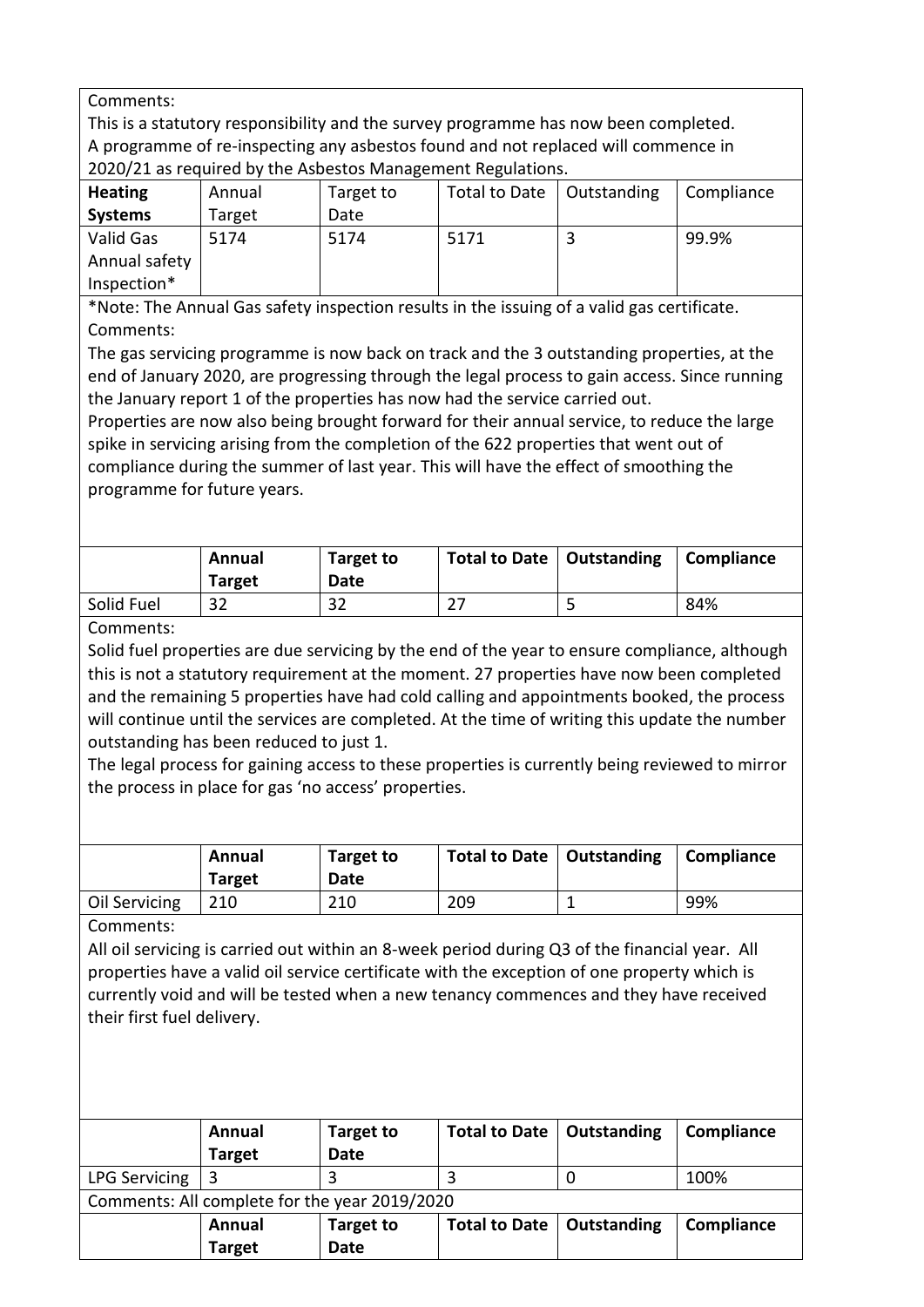| Commercial        |                                               |                  |                             | 100%       |
|-------------------|-----------------------------------------------|------------------|-----------------------------|------------|
| Systems           |                                               |                  |                             |            |
|                   | Comments: All complete for the year 2019/2020 |                  |                             |            |
|                   |                                               |                  |                             |            |
| <b>Electrical</b> | Annual                                        | <b>Target to</b> | Total to Date   Outstanding | Compliance |
|                   | <b>Target</b>                                 | Date             |                             |            |

Testing Comments:

All properties have a valid domestic testing certificate dated within either 10 years or 5 years depending upon their place within the programme. We are also on target to progress to the 5-year testing certification programme for all properties, which is recognised as best, by the end of this financial year.

|                | Annual<br>Target | Target to<br>Date | Total to Date   Outstanding |   | Compliance |
|----------------|------------------|-------------------|-----------------------------|---|------------|
| Non-           | 127 (159 - 32    | 127               | 123                         | 4 | 97%        |
| domestic       | Community        |                   |                             |   |            |
| <b>Testing</b> | centres)         |                   |                             |   |            |

Comments:

The community centres were previously tested on a 10-year cyclical programme. All 32 community centre sites are currently compliant within this, as the earliest is not due to be tested again until the end of Q4.

The programme has, however, now started to progress towards a five-year testing programme and will also include the testing of all other communal areas of buildings, such as flat stairwells, etc. All 159 communal areas, including the community centres, are currently being tested to achieve the new 5-year testing cycle and 100% compliance with new target is expected by end March 2020.

|                    | Annual<br><b>Target</b> | <b>Target to</b><br>Date | Total to Date   Outstanding | Compliance |
|--------------------|-------------------------|--------------------------|-----------------------------|------------|
| <b>PAT Testing</b> | 38                      | 38                       | 37                          | 97%        |

Comments:

PAT testing is ongoing it is expected to be completed by the end February 2020

| <b>Other Safety</b><br><b>Works</b> | Annual<br><b>Target</b> | Target to<br>Date | Total to Date   Outstanding | Compliance |
|-------------------------------------|-------------------------|-------------------|-----------------------------|------------|
| Legionella                          | 10                      | 10                | 10                          | 100%       |

Comments:

The programme is progressing on target and a Legionella Risk Assessment has been completed for each building where this is required. Additional work is now taking place to produce a 'written Scheme' for each building which describes the ongoing testing and cleansing that takes place to mitigate any safety issues highlighted within the risk assessment.

|              | Annual        | <b>Target to</b>                  | <b>Total to Date</b> | Outstanding | Compliance |  |  |  |
|--------------|---------------|-----------------------------------|----------------------|-------------|------------|--|--|--|
|              | <b>Target</b> | Date                              |                      |             |            |  |  |  |
| General      | 880           | 733                               | 733                  |             | 100%       |  |  |  |
| <b>Block</b> |               |                                   |                      |             |            |  |  |  |
| Inspections  |               |                                   |                      |             |            |  |  |  |
| Comments:    |               |                                   |                      |             |            |  |  |  |
|              |               | Programme progressing on schedule |                      |             |            |  |  |  |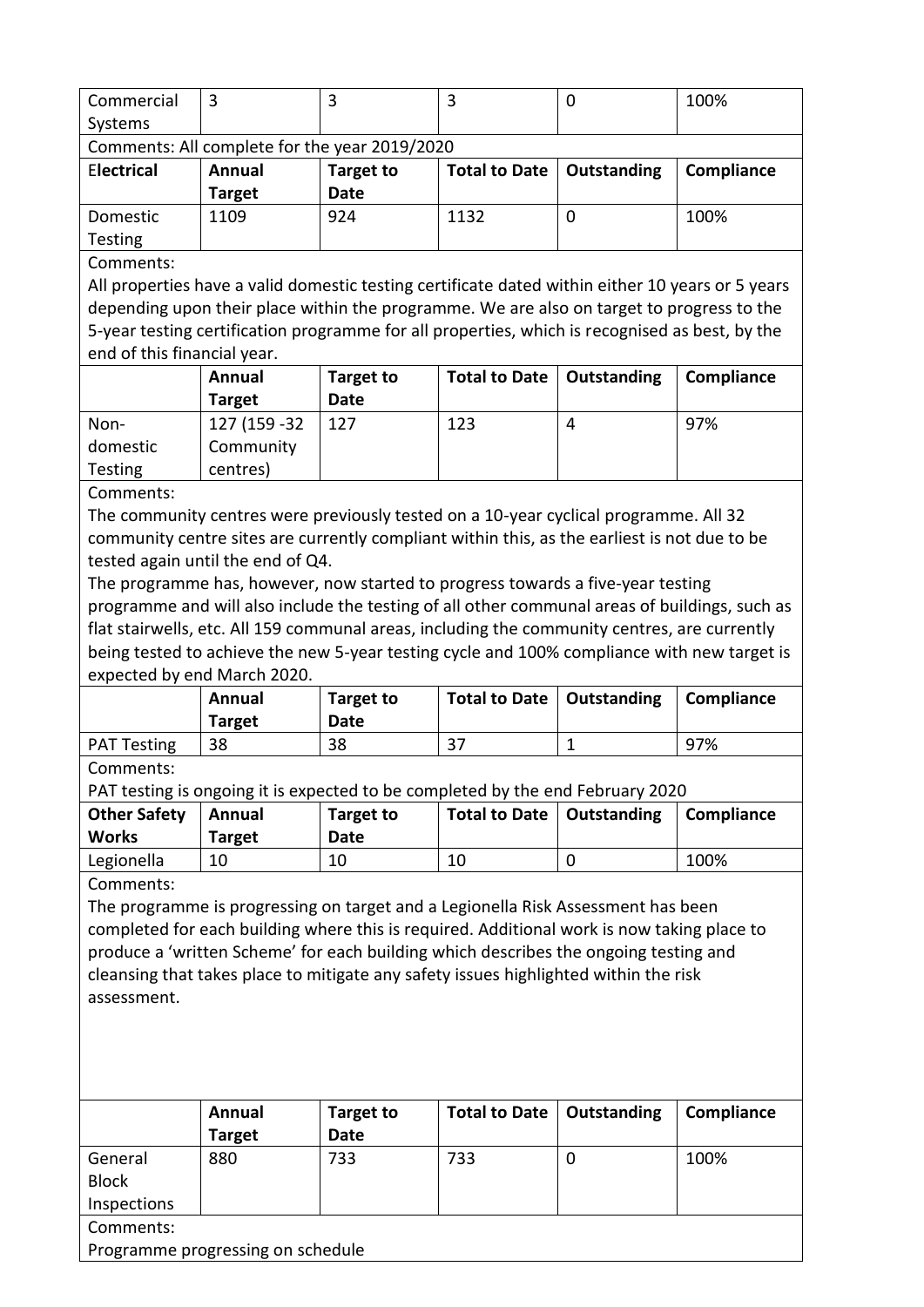|                                                                                            | Annual                                            | <b>Target to</b>                                                                  | <b>Total to Date</b>                                                                               | Outstanding        | Compliance |  |  |  |  |
|--------------------------------------------------------------------------------------------|---------------------------------------------------|-----------------------------------------------------------------------------------|----------------------------------------------------------------------------------------------------|--------------------|------------|--|--|--|--|
|                                                                                            | <b>Target</b>                                     | Date                                                                              |                                                                                                    |                    |            |  |  |  |  |
| Play Park                                                                                  | 844                                               | 593                                                                               | 593                                                                                                | $\Omega$           | 100%       |  |  |  |  |
| Inspections                                                                                |                                                   |                                                                                   |                                                                                                    |                    |            |  |  |  |  |
|                                                                                            |                                                   |                                                                                   |                                                                                                    |                    |            |  |  |  |  |
| Comments:                                                                                  |                                                   |                                                                                   |                                                                                                    |                    |            |  |  |  |  |
|                                                                                            | Currently on target with no issues to report      |                                                                                   |                                                                                                    |                    |            |  |  |  |  |
|                                                                                            | <b>Annual</b>                                     | <b>Target to</b>                                                                  | <b>Total to Date</b>                                                                               | Outstanding        | Compliance |  |  |  |  |
|                                                                                            | <b>Target</b>                                     | Date                                                                              |                                                                                                    |                    |            |  |  |  |  |
| <b>Tree Surveys</b>                                                                        | $\mathbf{1}$                                      | 1                                                                                 | $\mathbf{1}$                                                                                       | $\mathbf 0$        | 100%       |  |  |  |  |
| Comments:                                                                                  |                                                   |                                                                                   |                                                                                                    |                    |            |  |  |  |  |
|                                                                                            | Annual                                            |                                                                                   | Tree surveys are undertaken every 5 years and were completed in March 2019<br><b>Total to Date</b> | <b>Outstanding</b> | Compliance |  |  |  |  |
|                                                                                            | <b>Target</b>                                     | <b>Target to</b><br><b>Date</b>                                                   |                                                                                                    |                    |            |  |  |  |  |
| Passenger                                                                                  | 8                                                 | 8                                                                                 | 8                                                                                                  | $\overline{0}$     | 100%       |  |  |  |  |
| Lift Servicing                                                                             |                                                   |                                                                                   |                                                                                                    |                    |            |  |  |  |  |
| Comments:                                                                                  |                                                   |                                                                                   |                                                                                                    |                    |            |  |  |  |  |
|                                                                                            |                                                   |                                                                                   | Programme progressing on schedule. Passenger lifts are serviced every 3 months the latest          |                    |            |  |  |  |  |
|                                                                                            | services were carried out in January 2020.        |                                                                                   |                                                                                                    |                    |            |  |  |  |  |
|                                                                                            | <b>Annual</b>                                     | <b>Target to</b>                                                                  | <b>Total to Date</b>                                                                               | Outstanding        | Compliance |  |  |  |  |
|                                                                                            | <b>Target</b>                                     | <b>Date</b>                                                                       |                                                                                                    |                    |            |  |  |  |  |
| <b>Stair lift</b>                                                                          | 84                                                | 84                                                                                | 83                                                                                                 | $\mathbf{1}$       | 99%        |  |  |  |  |
| Servicing                                                                                  |                                                   |                                                                                   |                                                                                                    |                    |            |  |  |  |  |
| Comments:                                                                                  |                                                   |                                                                                   |                                                                                                    |                    |            |  |  |  |  |
| One stair lift service is outstanding at the end of December 2019 due to tenant failing to |                                                   |                                                                                   |                                                                                                    |                    |            |  |  |  |  |
|                                                                                            |                                                   | provide access. Appointments are being arranged by the service contractor and the |                                                                                                    |                    |            |  |  |  |  |
|                                                                                            |                                                   |                                                                                   |                                                                                                    |                    |            |  |  |  |  |
|                                                                                            |                                                   |                                                                                   | responsible surveyor is working with Tenancy and Estates team to gain access.                      |                    |            |  |  |  |  |
|                                                                                            | Annual                                            | <b>Target to</b>                                                                  | <b>Total to Date</b>                                                                               | Outstanding        | Compliance |  |  |  |  |
|                                                                                            | <b>Target</b>                                     | <b>Date</b>                                                                       |                                                                                                    |                    |            |  |  |  |  |
| Hoist                                                                                      | 36                                                | 36                                                                                | 36                                                                                                 | $\mathbf 0$        | 100%       |  |  |  |  |
| Servicing                                                                                  |                                                   |                                                                                   |                                                                                                    |                    |            |  |  |  |  |
| Comments:                                                                                  |                                                   |                                                                                   |                                                                                                    |                    |            |  |  |  |  |
|                                                                                            | All hoists have received their annual inspection. |                                                                                   |                                                                                                    |                    |            |  |  |  |  |
|                                                                                            | <b>Annual</b>                                     | <b>Target to</b><br><b>Date</b>                                                   | <b>Total to Date</b>                                                                               | Outstanding        | Compliance |  |  |  |  |
| Commercial                                                                                 | <b>Target</b><br>$\mathbf{1}$                     | 0                                                                                 | 0                                                                                                  | 0                  | 100%       |  |  |  |  |
| <b>Ductwork</b>                                                                            |                                                   |                                                                                   |                                                                                                    |                    |            |  |  |  |  |
| Inspection                                                                                 |                                                   |                                                                                   |                                                                                                    |                    |            |  |  |  |  |
| Comments:                                                                                  |                                                   |                                                                                   |                                                                                                    |                    |            |  |  |  |  |
|                                                                                            |                                                   |                                                                                   | This relates to Gladstone House which is not due to be inspected until March 2020                  |                    |            |  |  |  |  |
|                                                                                            |                                                   |                                                                                   |                                                                                                    |                    |            |  |  |  |  |
|                                                                                            |                                                   |                                                                                   |                                                                                                    |                    |            |  |  |  |  |
|                                                                                            |                                                   |                                                                                   |                                                                                                    |                    |            |  |  |  |  |
| Gladstone                                                                                  | <b>Annual</b>                                     | <b>Target to</b>                                                                  | <b>Total to Date</b>                                                                               | Outstanding        | Compliance |  |  |  |  |
| <b>House</b>                                                                               | <b>Target</b><br>$\mathbf{1}$                     | Date                                                                              |                                                                                                    | $\mathbf{1}$       |            |  |  |  |  |
| <b>Bacteria</b>                                                                            |                                                   | 1                                                                                 | 0                                                                                                  |                    | 0%         |  |  |  |  |
| Testing<br>Potable                                                                         |                                                   |                                                                                   |                                                                                                    |                    |            |  |  |  |  |
| Water                                                                                      |                                                   |                                                                                   |                                                                                                    |                    |            |  |  |  |  |
| Comments:                                                                                  |                                                   |                                                                                   |                                                                                                    |                    |            |  |  |  |  |